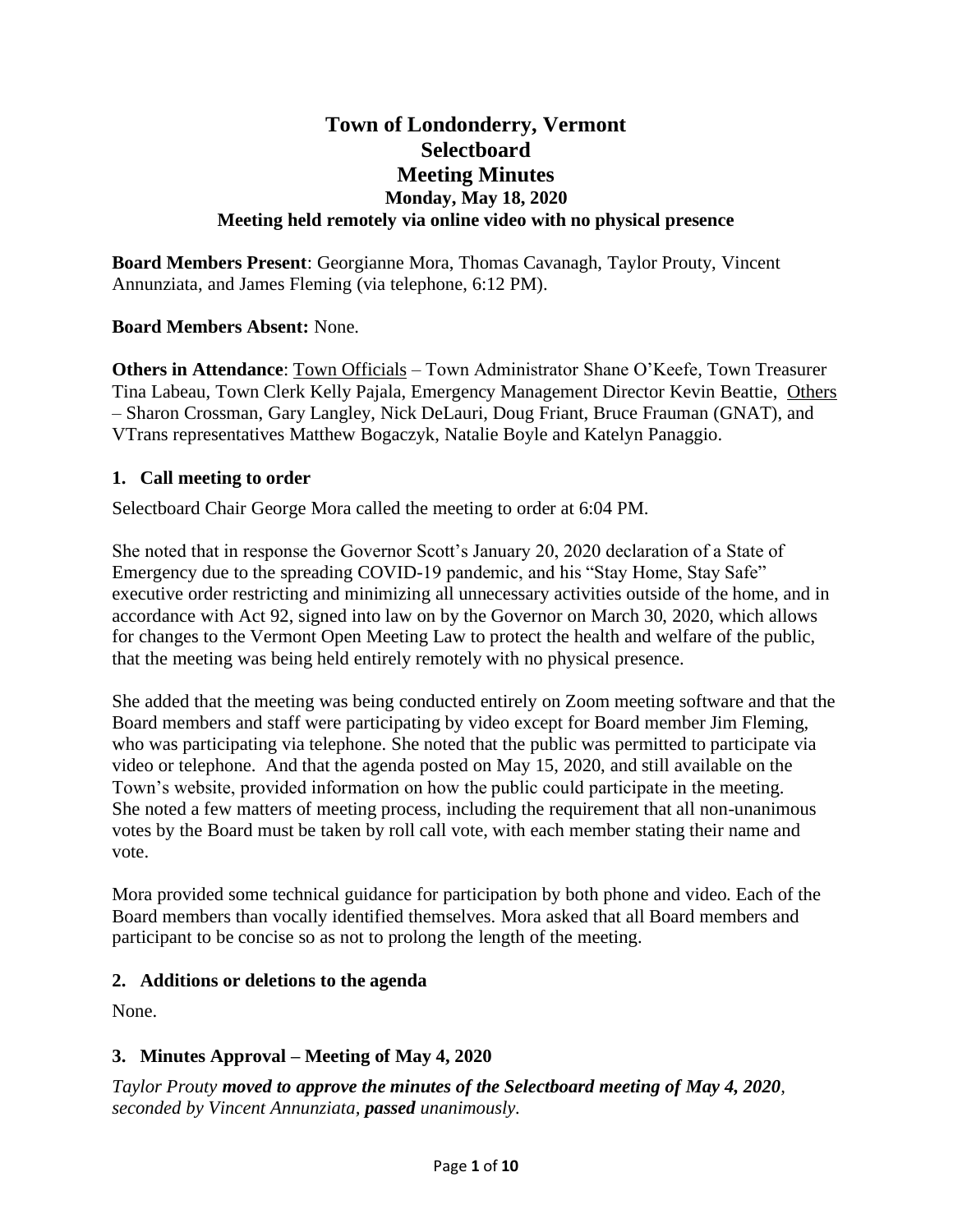# **4. Selectboard Pay Orders**

Pay orders were reviewed by the Board members. There would be single-source signing by the Board members.

*Tom Cavanagh moved to approve the pay orders for payroll and accounts payable, seconded by Taylor Prouty, passed unanimously.*

### **5. Announcements/Correspondence**

O'Keefe reported that on the VTrans sign installation grants on Thompsonburg and Middletown Roads, no contractors responded to the first bid solicitation likely due to the pandemic. VTrans staff is optimistic that the project will be advertised in June with construction over the summer/fall.

Related to this, he noted that the amendment to the Town's Traffic & Parking Ordinance, passed by the Board on 3/16/2020, which establishing speed limits on Middletown Road – 30 mph on either end, with 40 mph for the balance of the roadway, went into effect on last Friday, May 15th. The State Police have been informed, and O'Keefe recommended installing speed limit signs until the VTrans installs new ones.

O'Keefe also gave an update on the VTrans Better Roads Program grant for \$60,000 for the Derry Woods Road culvert project to match the \$175,000 VTrans Structures grant. Due to the COVID-19 emergency and related budget uncertainty the awards are being delayed.

Correspondence included in the Board's meeting packet was as follows:

- O'Keefe's letter to the Town of Weston regarding use of the stump dump, dated May 5, 2020.
- The Vermont Shopper advertisement for open positions, including the Constable and Town Health Officer position. It was noted that Kevin Beattie has expressed interest on the Constable position, but no one yet has applied for the Health Officer position.

#### **6. Visitors and Concerned Citizens**

Garry Longley spoke to the Board about his concern about speeding and increased truck traffic on Thompsonburg Road and Main Street in South Londonderry. It was noted that it is likely that the truck traffic is coming from the gravel pits on Rowes Road. Langley stated that the trucks have degraded peaceful life in the village.

Taylor Prouty noted that the zoning permits for one of the pits is set to expire in January 2022 and, unless extended, there will be an end to the major work there except for reclamation. Mora confirmed that the permit was subject to renewal, and spoke to limits on truck round trips, extraction yardage and crushing/hammering operations specified in the Town zoning permits. And O'Keefe noted that such trucking operations are subject to an annual overweight vehicle permit issued by the Selectboard.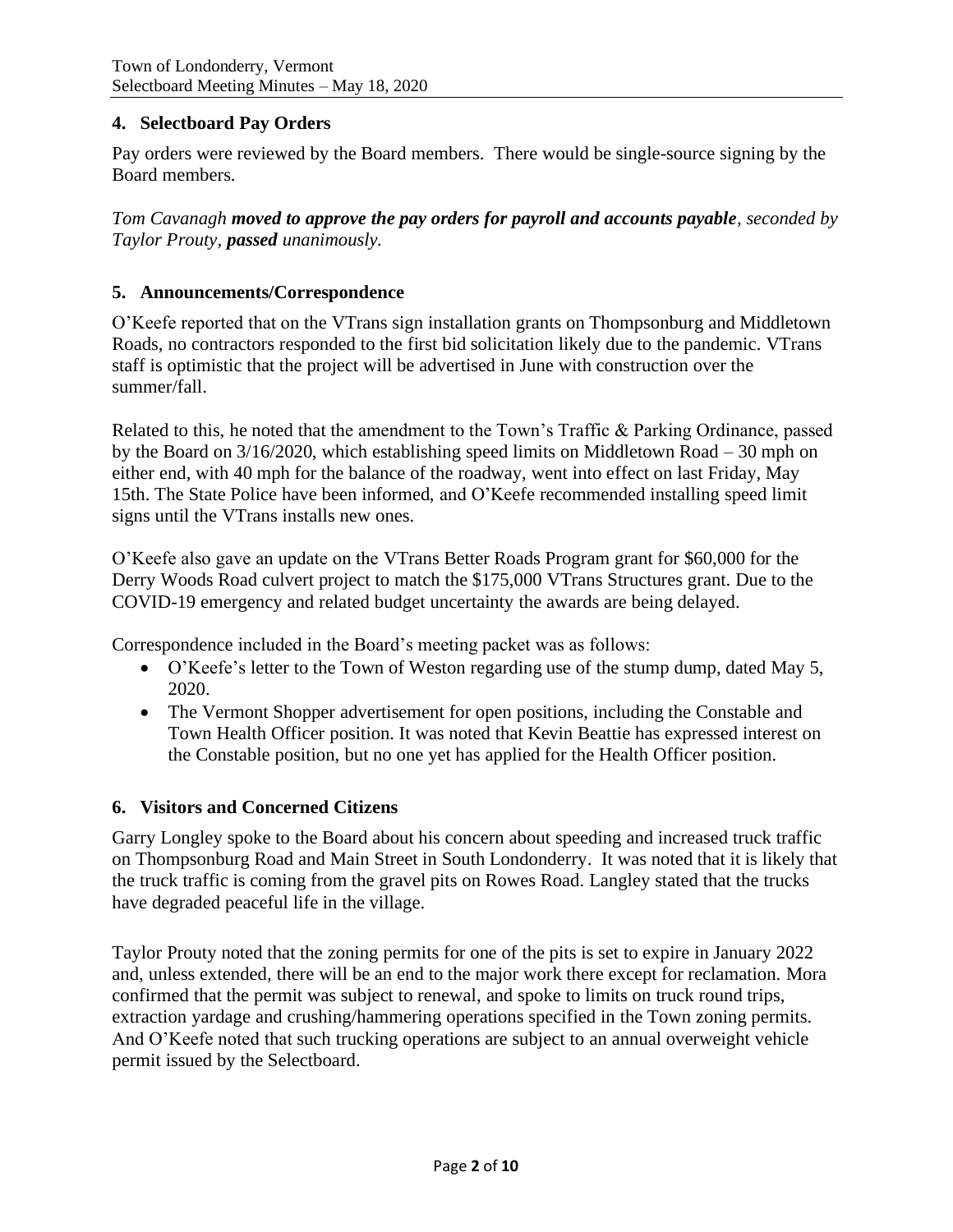There was discussion about long-standing conflicts between pedestrians and bicyclists and vehicular traffic on Thompsonburg Road. Mora suggested that this should be discussed in greater depth at the next meeting.

Mora recommended that the Zoning Administrator request operational logs from Mad King Quarry, which must be kept and made available to the Town on request. O'Keefe stated that he'd send to the property owner a letter that includes the permit requirements and a request for the operational information.

## **7. Town Officials Business**

## **a. Emergency Management Director – COVID-19 response updates**

Emergency Management Director (EMD) Kevin Beattie briefed the Board on the COVID-19 pandemic and the declared state of emergency. He noted that the mountain towns virtual Emergency Operations Center (EOC) is still activated. He said he has given thought to criteria on when to close it, but the time for closure is not near. Such a decision would depend on when the state of emergency is lifted state-wide and/or when the State EOC closes active operations; but it is not clear at this time and could go on longer from a recovery standpoint.

He stated that we are still in the response phase, and will likely be more active soon with the Memorial Day holiday and summer visitors arriving. State-wide the infection figures are looking good, but the Governor is stressing that it is not time to let up on taking protective measures. He said he has noticed behavior changes lately, such as parties and non-use of protective masks, and echoed the Governor's call to continue safe practices. The two-week quarantine period for visitors is still in place.

The town-wide mailing went out to residents, and those in Landgrove as well, he reported. On food distribution Beattie noted that this was scheduled for the following day and these have been well-attended throughout the state. He noted that there will be less food than had been anticipated. And he will be picking up food for a local housing facility.

It was noted that there is no certainty as to when things will open up again, as it depends on circumstances with the pandemic. Retail is opening slowly Beattie mentioned, and lodging will soon. He noted that State parks would be opening up no sooner than June  $25<sup>th</sup>$ , though he's had no updates on federal facilities. Mora noted that she saw a notice that campgrounds are slated to open on June  $15<sup>th</sup>$ .

Kelly Pajala said that the Parks Board has voted to not open Memorial Park at all this season, and that there would be no bathroom facilities at Pingree Park for the season. Emergency management signs are posted at all facilities, she reported, and at some locations there are VT Department of Health signs as well. The Parks Board is only promoting lowrisk activities at facilities, following recommendations from the Governor. She noted that the Parks Board voted that it would like to require mask wearing at parks.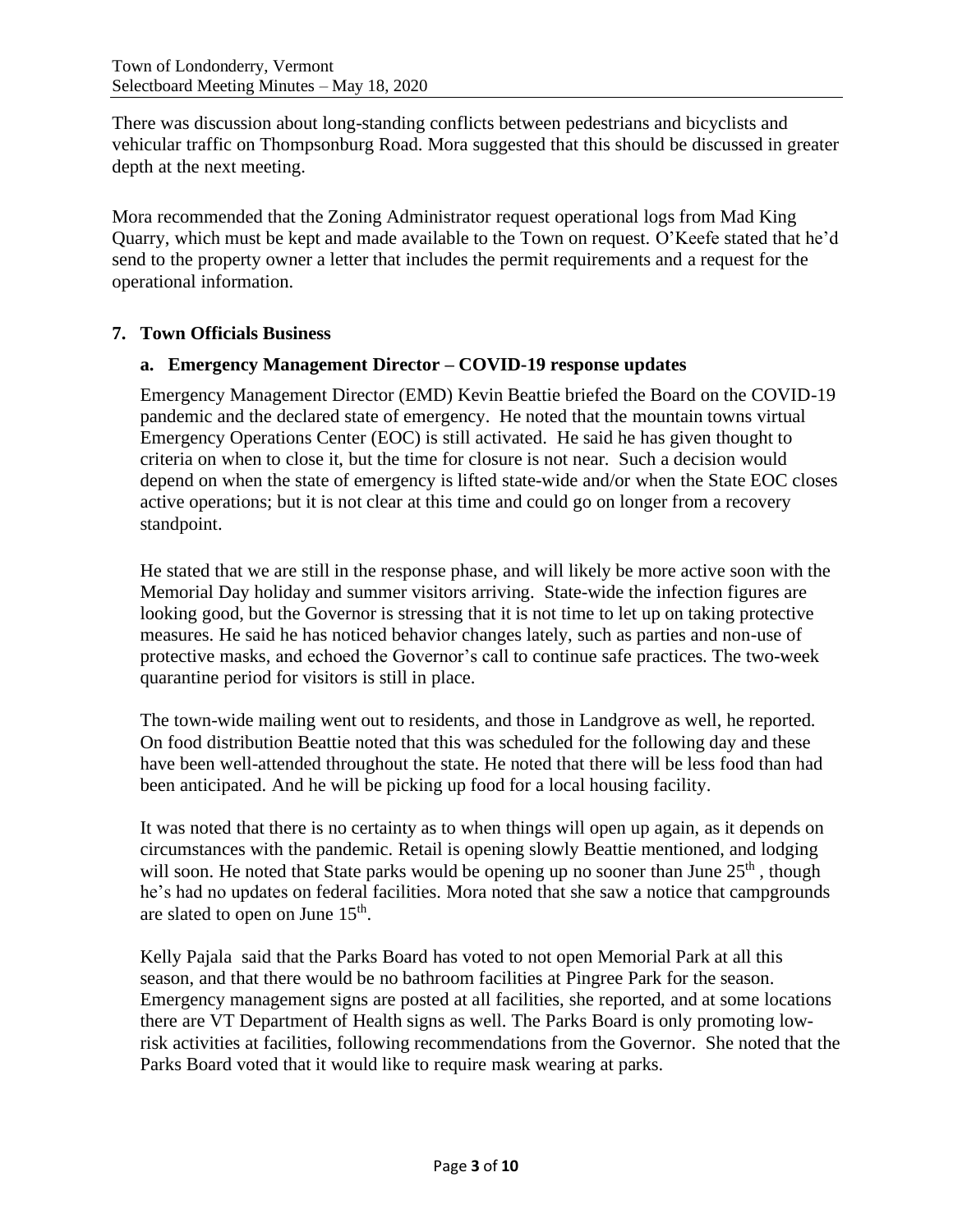Doug Friant recommended that the Board vote on a resolution requiring wearing of facemasks at stores, so that stores can point to this to encourage visitors to wear masks to promote both employee and customer safety, and help avoid conflicts. He provided a proposed resolution based on one being considered by the City of Burlington, and noted that it would not have the force of law.

EMD Beattie stated that he supports such a formal statement of opinion. Friant noted that towns have statutory authority to enact emergency orders.

There was a lengthy discussion on this matter. Various opinions on whether wearing of masks in retail stores should be mandatory or voluntary were debated.

Friant added that it is in everyone's interest that everyone to wear protective masks at this time. He said that a suggestion to wear a mask does not have the force of law and can create controversial circumstances, while an ordinance or health order can provide certainty to the public. He added that it's a public health matter and that a person's right not to be breathed on and contaminated is equal to a person's right to not wear a mask.

Mora suggested reducing the resolution to a simple statement whereby the Board can agree to support an expectation that the public should wear masks in retail establishments out of a concern for the people who work there who may not have any options other than to be at work serving the public. She said that a more formal resolution from the Board is not going to make a significant difference to people.

Pajala noted that such a statement would help people change behaviors and assist those on the front line to ask people to wear masks. There was sentiment by Board members to request mask wearing but not to necessarily require it.

*George Mora moved that the Londonderry Selectboard, in keeping with current recommendations from the Centers for Disease Control and Prevention, and for the safety of its residents and its business establishments' employees, request that you wear a mask, seconded by Taylor Prouty, passed unanimously.*

Mora said she would work with O'Keefe on final language to release to the public.

# **b. Town Treasurer – Year-to-date budget review**

Tina Labeau noted that the year-to-date budget figures had been distributed to the Board members prior to the meeting, and stated that she was still doing an analysis of where the Town will be at the end of the fiscal year that she hoped to provide to the Board at the next meeting.

It was noted that the large difference between the budget vs actual figures for the Planning Commission were due to the Zoning Bylaw planning grant.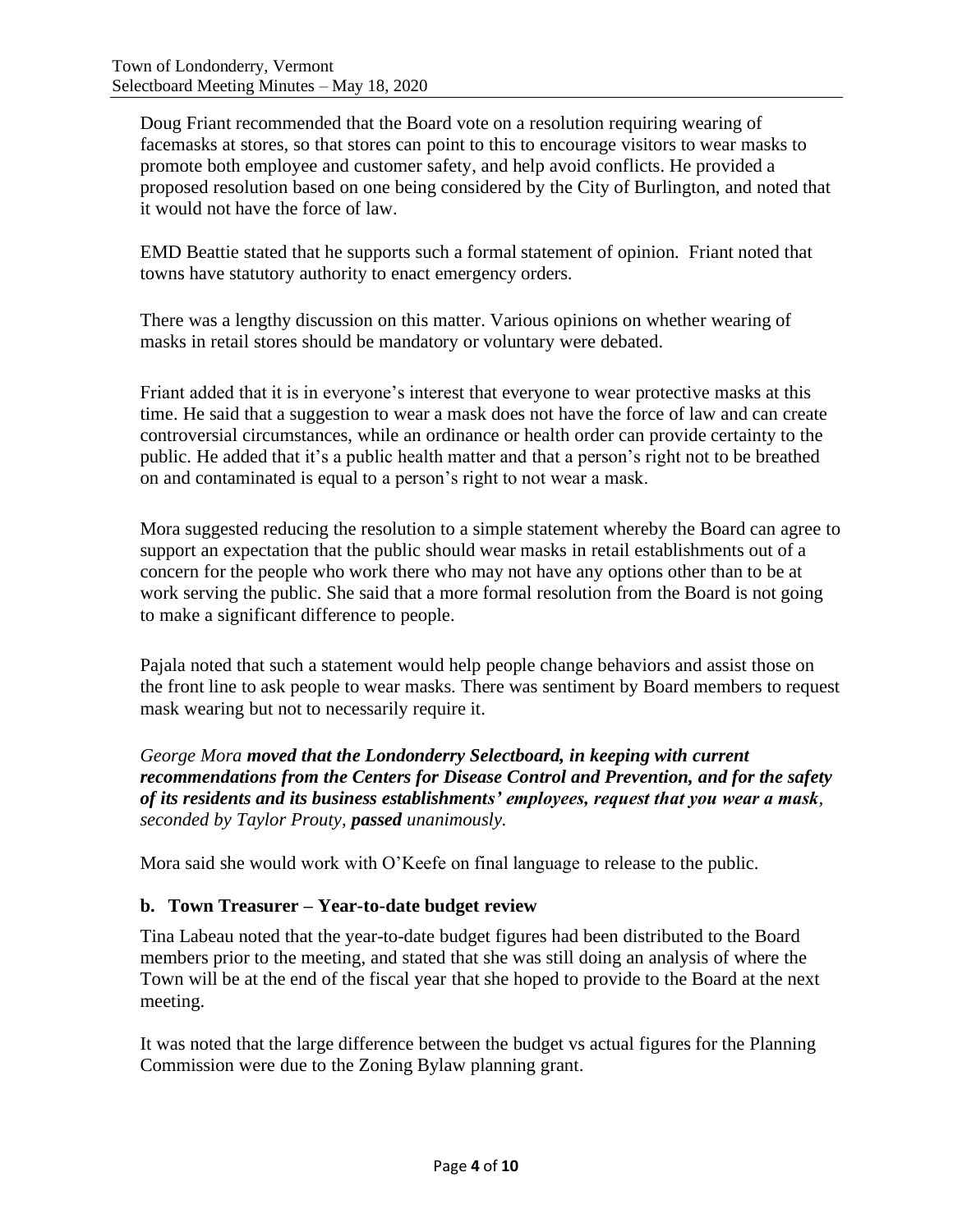## **8. Transfer Station/Solid Waste Management**

### **a. Updates**

Tom Cavanagh mentioned that the new part-time employee had his first day the day before, and all is working out well.

### **b. Electronics collection event – May 30**

Mora noted that a flyer has been posted and distributed for this event, which will be held at the Flood Brook School from 9:00 AM to 1:00 PM. She mentioned that all items must be in the trunk of the car or bed of a truck, and that those dropping off items must stay in their vehicle and wear a protective mask. The event is for residents and charities, and businesses can make arrangements by calling.

#### **c. Consider reopening the take-it-or-leave-it service and acceptance of returnables**

Cavanagh reported that Esther Fishman believes that we should not open up the take-it-orleave-it services yet, which is consistent with other solid waste districts. On returnables, he noted that staff is comfortable retuning to acceptance of cans and bottles.

Prouty stated that when services come back that that they should come back in a new and improved way, and spoke to some suggested improvements.

Beattie recommended not opening the take it or leave it facility at this time and spoke to some operational limitations. Mora suggested that Cavanagh come back to the next meeting with some formalized recommendations for reopening both operations. Beattie agreed to work with Cavanagh on this.

#### **9. Roads and Bridges**

#### **a. Updates**

Prouty mentioned that the chloride equipment has been delivered to the Town Garage and is being set up for use.

He added that paving on Landgrove Road is complete, with shouldering to begin shortly. There was some additional paving that was included due to the extra funds available.

The Town pickup truck has arrived and is in use, and the new mowing machine is in operation as well. He spoke about how the Road Crew intends to use the mower for its operations. Brush chipping operations are ongoing and working well.

Prouty noted that he sent out an email about scheduling a meeting on Road Crew performance reviews. How to track time for an off-hours meetings for staff was briefly discussed.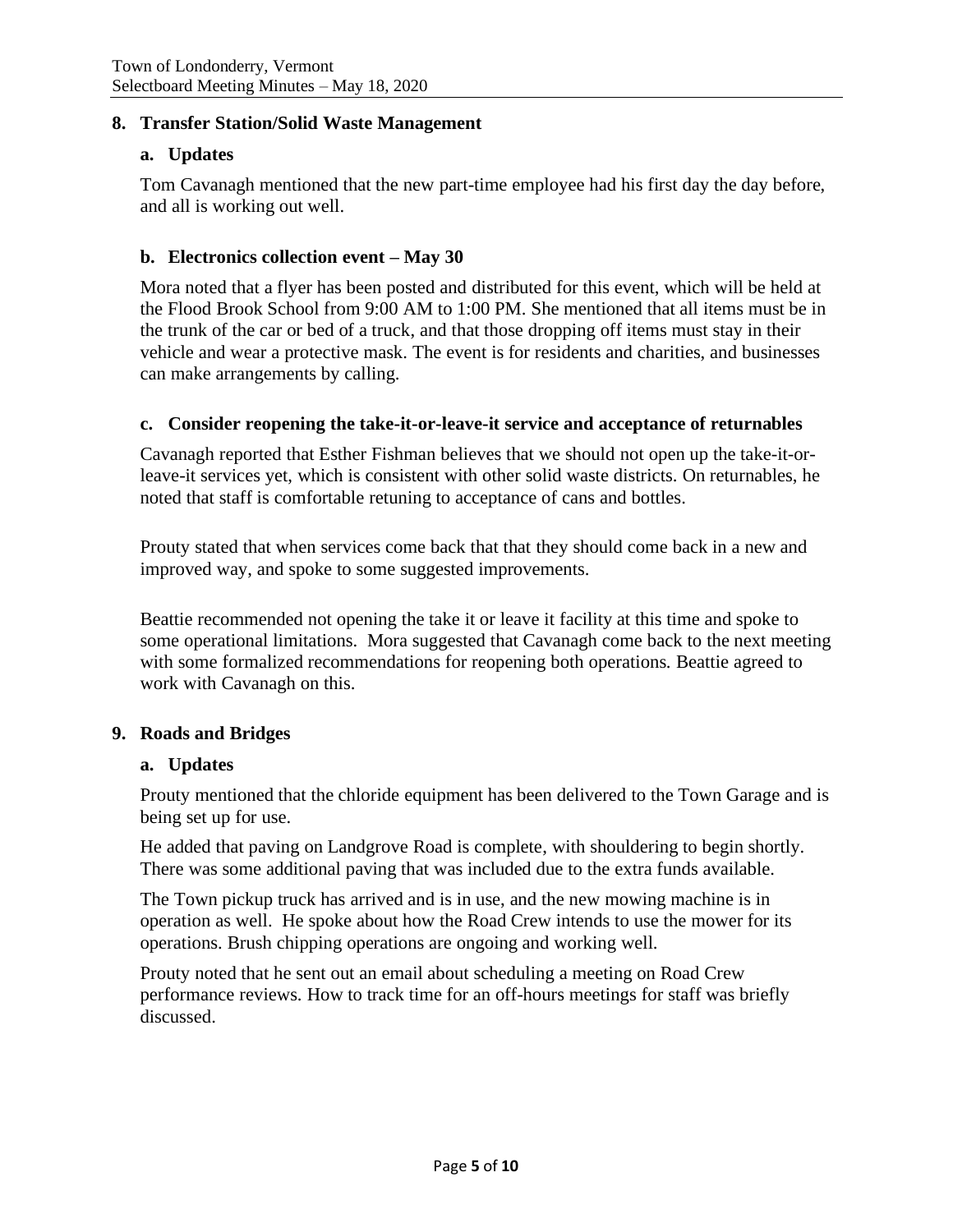# **b. Discuss VT Route 11 paving project and long-term traffic safety**

Mora opened up the discussion regarding the proposed VT Route 11 paving project, for which concerns have been raised regarding impacts on local businesses in the village area. VTrans representative Matthew Bogaczyk gave an overview of the project and introduced project public relations consultants Natalie Boyle and Katelyn Panaggio

He noted that drainage work is being done now and there is not a set date for the milling operations work. Scheduling depends on COVID-19 restrictions, so scheduling is unpredictable. Milling is proposed to begin in Windham and work toward the village area.

Business owner Nick DeLauri expressed concerns on how the project will accommodate entries to businesses during operations. Bogaczyk stated that work would be determined in the field for the most part on a daily basis, and there would be a 3-hour maximum access restriction. DeLauri reiterated his concerns, discussed the specific constraints of his property, and asked about specific plans for adequately maintaining access to his business. It was suggested that he could contact the public relations contractors if he has issues during the project.

DeLauri suggested that night work could help eliminate business interruptions. Bogaczyk noted that project cost, project completion timeframes and worker safety are negatively affected by night work. Mora suggested that DeLauri raise additional concerns directly with VTrans representatives, and it was mentioned that Panaggio would be that point of contact.

Beattie raised concerns about one-way traffic and the provision of unimpeded access for emergency vehicles, and the blocking of access to VT Route 100 to the rescue squad and the fire department. Bogaczyk noted that there are professional flagging contractors on the job that are in good communication and provide priority for emergency vehicles. On blocking the intersection, Bogaczyk noted that the only blockage would be during actual paving operations at that location that would be very temporary, and there was no prolonged closure foreseen. Beattie asked to be contacted when there would be any intersection blockage at VT Route 100, and Panaggio stated that she would take care of this.

Bogaczyk suggested that the public look up this project on the VTrans "vtransparency" website for a project description and contact information for public relations contractor Boyle.

Bogaczyk, Boyle, Panaggio and DeLauri left the meeting at 7:48 PM.

# **c. Review proposed scope of work for FY2021 paving**

The Board reviewed a draft invitation to bid for paving based on the previous year's version, with only the road segments proposed for paving needing to be added. It included Middletown Road, which was deleted the previous year due to cost. Prouty suggested adding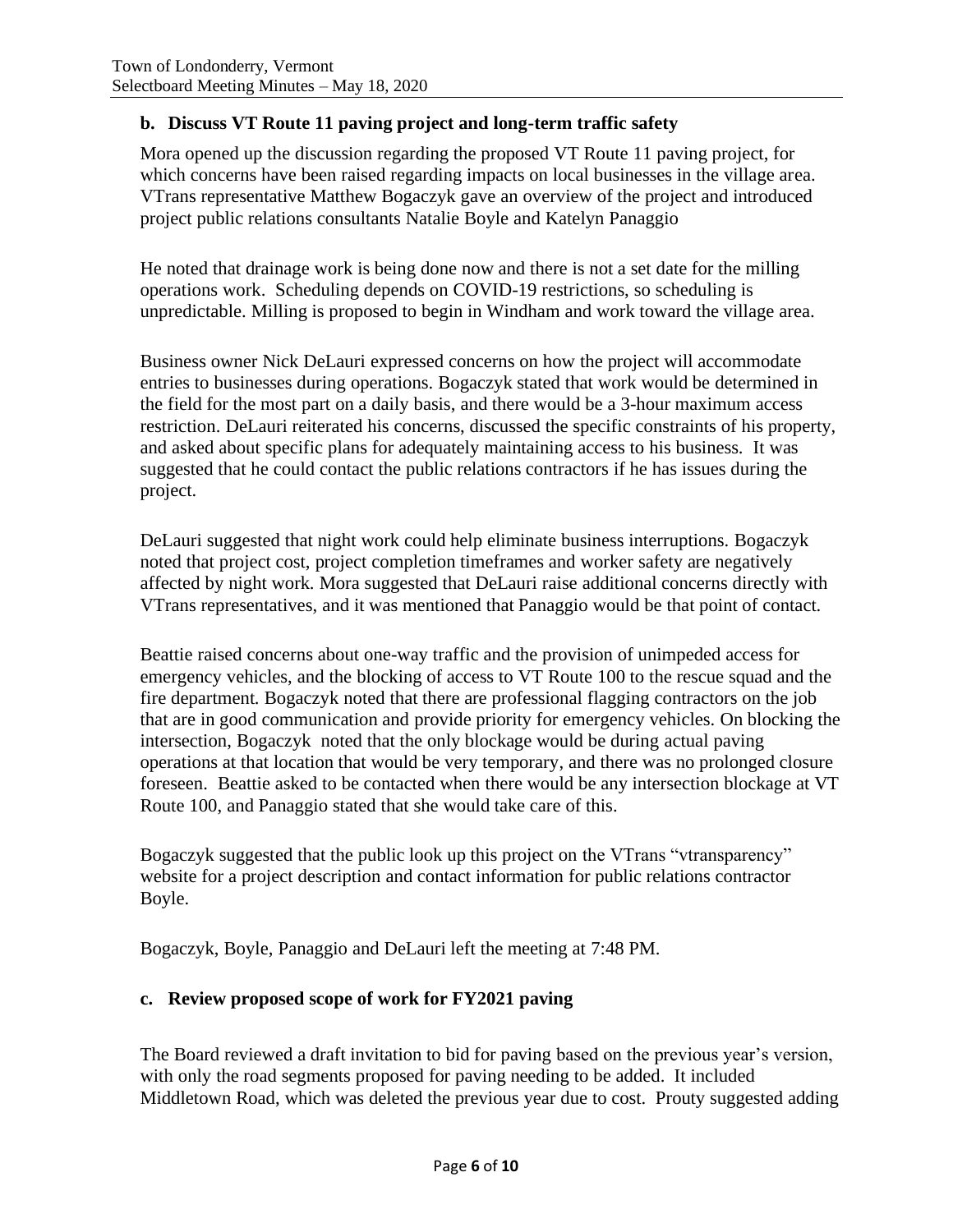some smaller roads as well, including Mansfield Lane and finishing the cul-de-sacs at Adams Drive and Eves Drive in case the budget can accommodate them

*Taylor Prouty moved to approve the Invitation to Bid for FY2021 road paving and authorize the Town Administrator to take all necessary steps to solicit bids for review by the Board, seconded by Vincent Annunziata, passed unanimously.*

**d. Consider application(s) for excess vehicle weight permits [23 V.S.A. §1400a]**

The Board reviewed applications for overweight vehicle permits.

*Tom Cavanagh moved to approve excess weight permits for the following companies and authorize the Town Administrator to sign the application forms on behalf of the Town: Ameden Construction, LLC & Cardinal Logistics Management Corporation, seconded by Taylor Prouty, passed unanimously.*

## **10. Old Business**

**a. PUBLIC HEARING - Zoning Bylaw amendment – Section 402 [24 V.S.A. §§ 4444 & 4442(a)**

*Taylor Prouty moved to move to open the public hearing on the proposed Zoning Bylaw amendment specific to Bylaw Section 402, as received from the Planning Commission on March 16, 2020, seconded by Tom Cavanagh, passed unanimously.*

O'Keefe noted that the proposed Zoning Bylaw amendment, which the Board received from the Planning Commission on 3/16/2020, pertains only to land development on private roads and public roads not maintained by the Town or State. It allows for administrative review of projects below a certain threshold so as not create a significant burden on those doing minor projects. The existing Section 402 requires Development Review Board hearings on even the smallest projects, such as decks, on properties on private roads or class 4 Town Highways.

He added that after the required public hearing the Board can vote to approve it, amend it or decide not to act on the proposal. In his role as Zoning Administrator, O'Keefe recommended that the Board vote to approve it as presented.

Mora asked if there was anyone from the public in attendance who wanted to make comments on the proposed Zoning Bylaw amendment. There were no comments from the public.

*Taylor Prouty moved to close the public hearing, seconded by Vincent Annunziata, passed unanimously.*

# **b. Adopt Zoning Bylaw amendment – Section 402 [24 V.S.A. § 4442(c)(1)**

*Taylor Prouty moved to adopt the amendment to the Londonderry Zoning Bylaw specific to Bylaw Section 402, as submitted by the Planning Commission, such amendment to take effect 21 days from today, as provided for under 24 V.S.A. § 4442(c)(1), and to include the*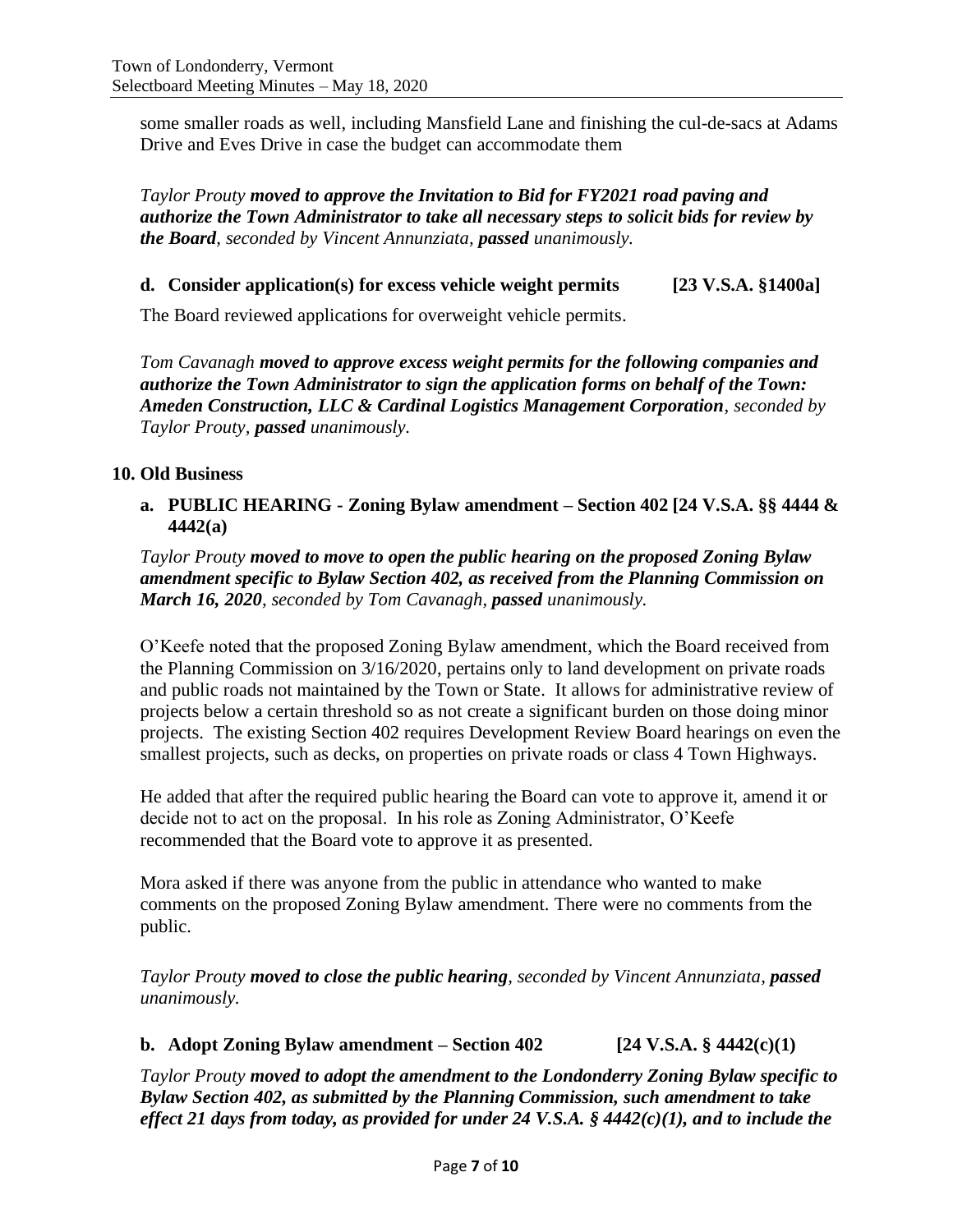*text of the amendment in the minutes of this meeting, seconded by Vincent Annunziata, passed unanimously.*

# **c. Discuss Town Office Planning Project**

Mora reminded the Board that the original plan for the Town Office Planning Project was to develop plans and cost estimates in preparation for an August bond vote. She added that she and other members of the project working group have discussed the project and she has recommended that now is not a good time to seek bond approval.

O'Keefe presented an estimated budget for the project prepared by the Town's engineer and architect, indicating a construction-only cost of \$825,000. With architectural costs, potential septic system upgrades, and asbestos remediation the project is projected to cost over \$900,000. He agreed that the bond vote should be delayed, but suggested that some work can be done ahead of time such as the asbestos remediation (approximately \$9,000) and septic system inspection as recommended some years ago.

*Vincent Annunziata moved to hold off on a bond vote for the Town Office renovations until the March 2021 Town Meeting, seconded by Jim Fleming, passed unanimously.*

# **d. Appoint Town Constable [17 V.S.A. §2646(7) & 24 V.S.A. §963(a)]**

Kevin Beattie has offered to serve in this position to fill the vacancy caused by the resignation of Roger Sheehan.

*Taylor Prouty moved, pursuant to the authority granted under 24 V.S.A. §963(a), to appoint Kevin Beattie to fill the vacancy in the position of First Constable for the Town, until an election is had, and to authorize the Selectboard Chair to file notice of this appointment with the Town Clerk on behalf of the Board, seconded by Tom Cavanagh, passed 4-0-1, with Vincent Annunziata abstaining.*

O'Keefe recommended that at the next Town Meeting the Voters consider whether to make the Constable position an appointed position. He noted that to do so requires an Australian ballot vote.

#### **11. New Business**

#### **a. Itinerant Vendor Permit Application – West River Farmers market**

The Board reviewed the application from the West River Farmers Market for an itinerant vendor permit, which includes a special operations plan for the COVID-19 situation. Beattie in his role of Emergency Management Director, suggested careful consideration due to the pandemic for this important annual market so that it works well for all involved. He noted that there are strict requirements for farmers markets established by the State of Vermont. On the proposed operating plan, he stated that it was good but had some shortcomings that he described to the Board.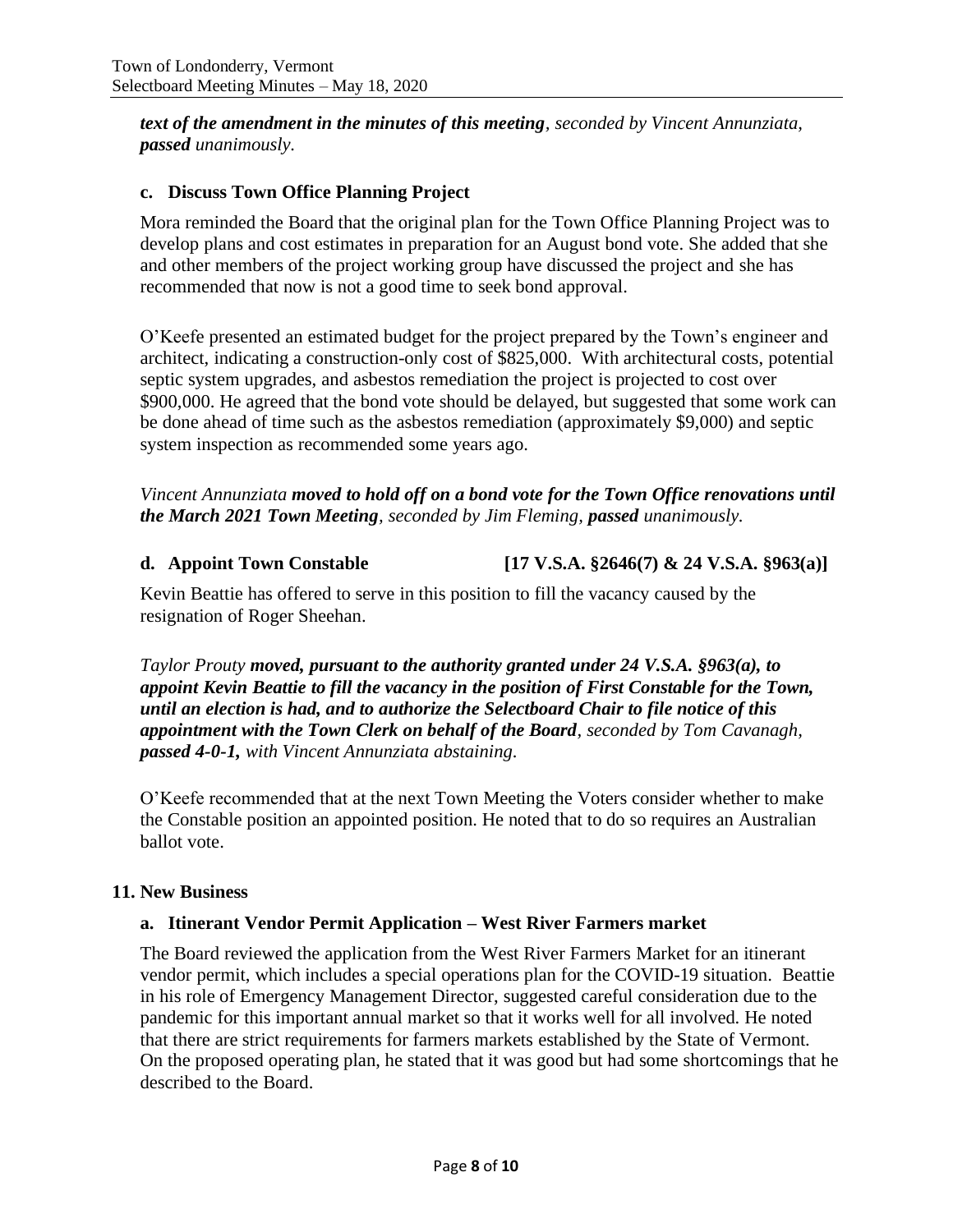The Board discussed a number of concerns, such as table and customer spacing, on-scene health and safety monitoring, provision of hand sanitizer, and the availability of portable toilets to the public.

It was agreed that Beattie would meet directly with the WRFM to report on matters raised at the meeting, and he stated that an amended operation plan will be provided to the Board

*Taylor Prouty moved to approve Itinerant Vendor Permit #2020-01 submitted by the West River Farmers Market for 2020, with the condition that the permittee and its on-site vendors shall strictly comply throughout the term of the permit with the most recent COVID-19 executive orders from the Governor and all applicable workplace safety guidance from the Vermont Agency of Commerce and Community Development, and also final approval of the operating plan by the Town's Emergency Management Director, seconded by Vincent Annunziata, passed unanimously.*

# **12. Adjourn**

*Taylor Prouty moved to adjourn the meeting, seconded by Vincent Annunziata, passed unanimously.*

The meeting adjourned at 8:22 PM. The next regular meeting of the Selectboard is scheduled for June 1, 2020.

Respectfully Submitted,

Town Administrator

Shane P. O'Keefe *Approved June 1, 2020.* 

**LONDONDERRY SELECTBOARD**

 $\it v$   $\it v$   $\it v$ Georgianne Mora, Chair

#### ADDENDUM

## **Zoning Bylaw Amendment Adopted May 18, 2020, effective June 8, 2020**

NOTE: Language to be added is **underlined**. Language to be deleted is in strikethrough.

#### **Section 402. Access and Frontage Requirements**

(A) In accordance with the Act [Section 4412(3)], except as provided below, no land development may be permitted on lots which do not have either frontage on a maintained